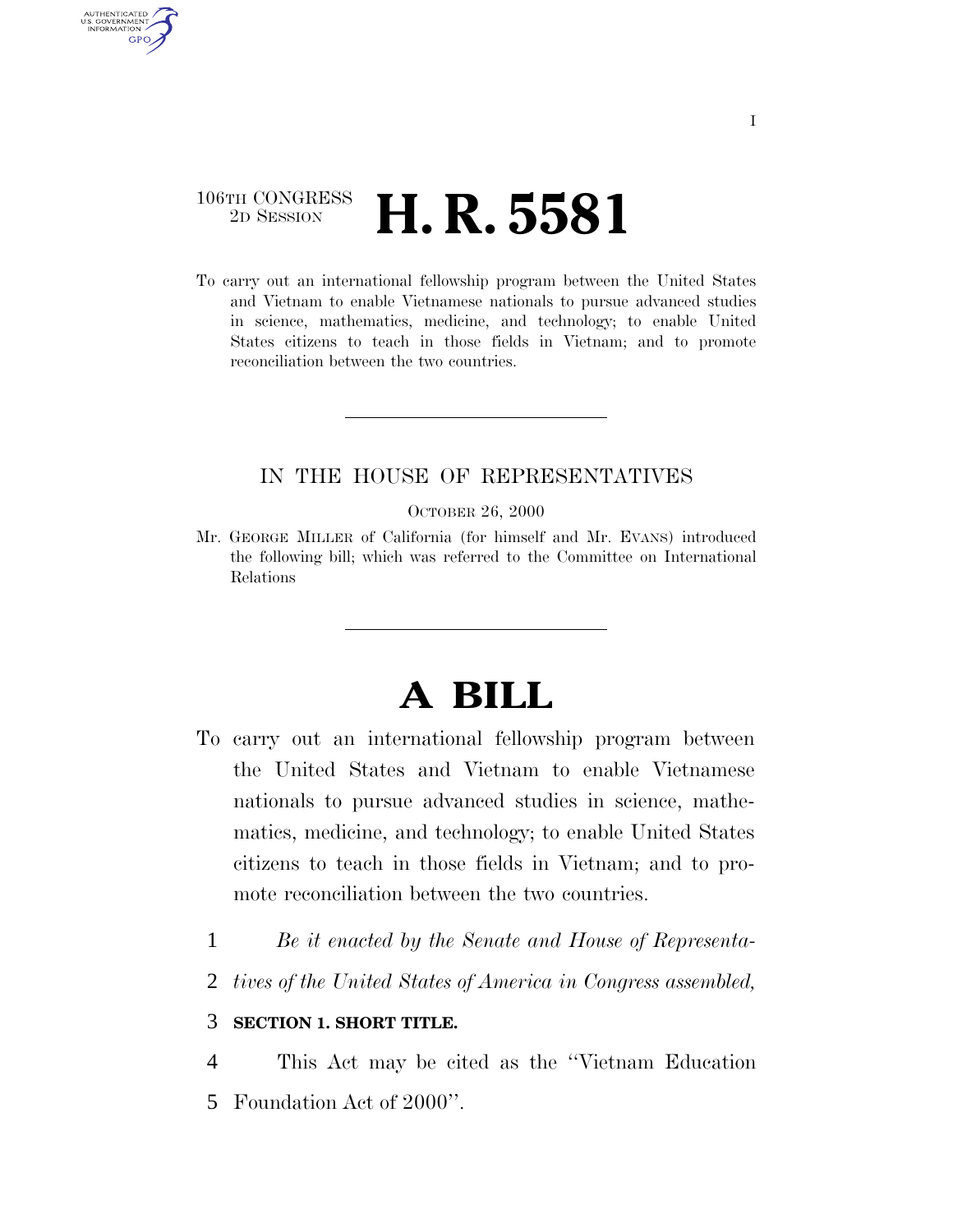# **SEC. 2. PURPOSES.**

| $\overline{2}$ | The purposes of this Act are the following:              |
|----------------|----------------------------------------------------------|
| 3              | (1) To establish an international fellowship pro-        |
| $\overline{4}$ | gram under which—                                        |
| 5              | (A) Vietnamese nationals can undertake                   |
| 6              | graduate and post-graduate level studies in the          |
| 7              | sciences (natural, physical, and environmental),         |
| 8              | mathematics, medicine, and technology (includ-           |
| 9              | ing information technology); and                         |
| 10             | (B) United States citizens can teach in the              |
| 11             | fields specified in subparagraph (A) in appro-           |
| 12             | priate Vietnamese institutions.                          |
| 13             | $(2)$ To further the process of reconciliation be-       |
| 14             | tween the United States and Vietnam and the build-       |
| 15             | ing of a bilateral relationship serving the interests of |
| 16             | both countries.                                          |
| 17             | SEC. 3. DEFINITIONS.                                     |
| 18             | In this Act:                                             |
| 19             | (1) BOARD.—The term "Board" means the                    |
| 20             | Board of Directors of the Foundation.                    |
| 21             | (2) FOUNDATION.—The term "Foundation"                    |
| 22             | means the Vietnam Education Foundation estab-            |
| 23             | lished in section 4.                                     |
| 24             | (3) INSTITUTION OF HIGHER EDUCATION.—The                 |
| 25             | term "institution of higher education" has<br>the        |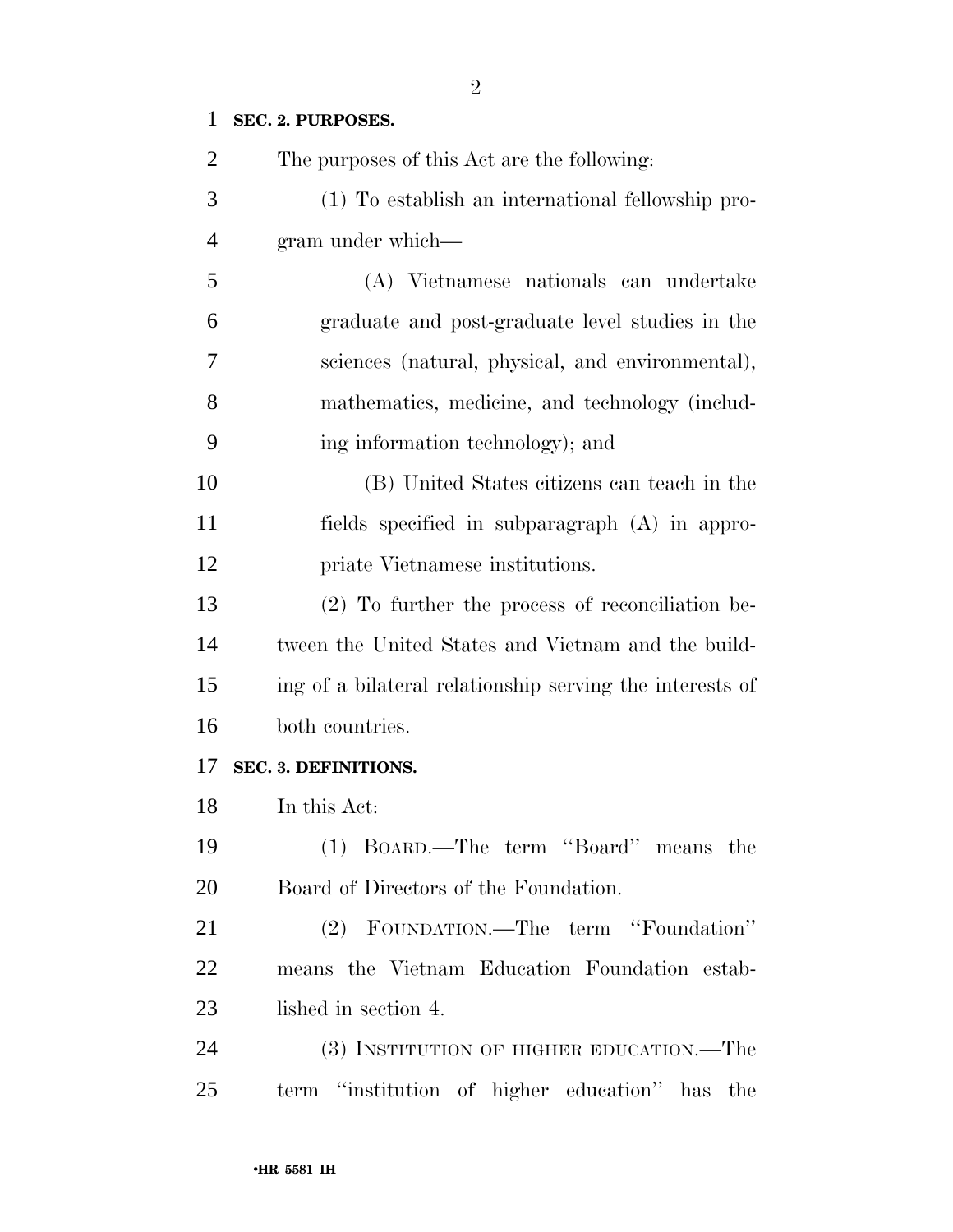#### **SEC. 4. ESTABLISHMENT.**

 There is established the Vietnam Education Founda- tion as an independent establishment of the executive branch under section 104 of title 5, United States Code. **SEC. 5. BOARD OF DIRECTORS.**

 (a) IN GENERAL.—The Foundation shall be subject to the supervision and direction of the Board of Directors, which shall consist of 13 members, as follows:

 (1) Two members of the House of Representa-21 tives appointed by the Speaker of the House of Rep- resentatives, one of whom shall be appointed upon the recommendation of the Majority Leader and one of whom shall be appointed upon the recommenda-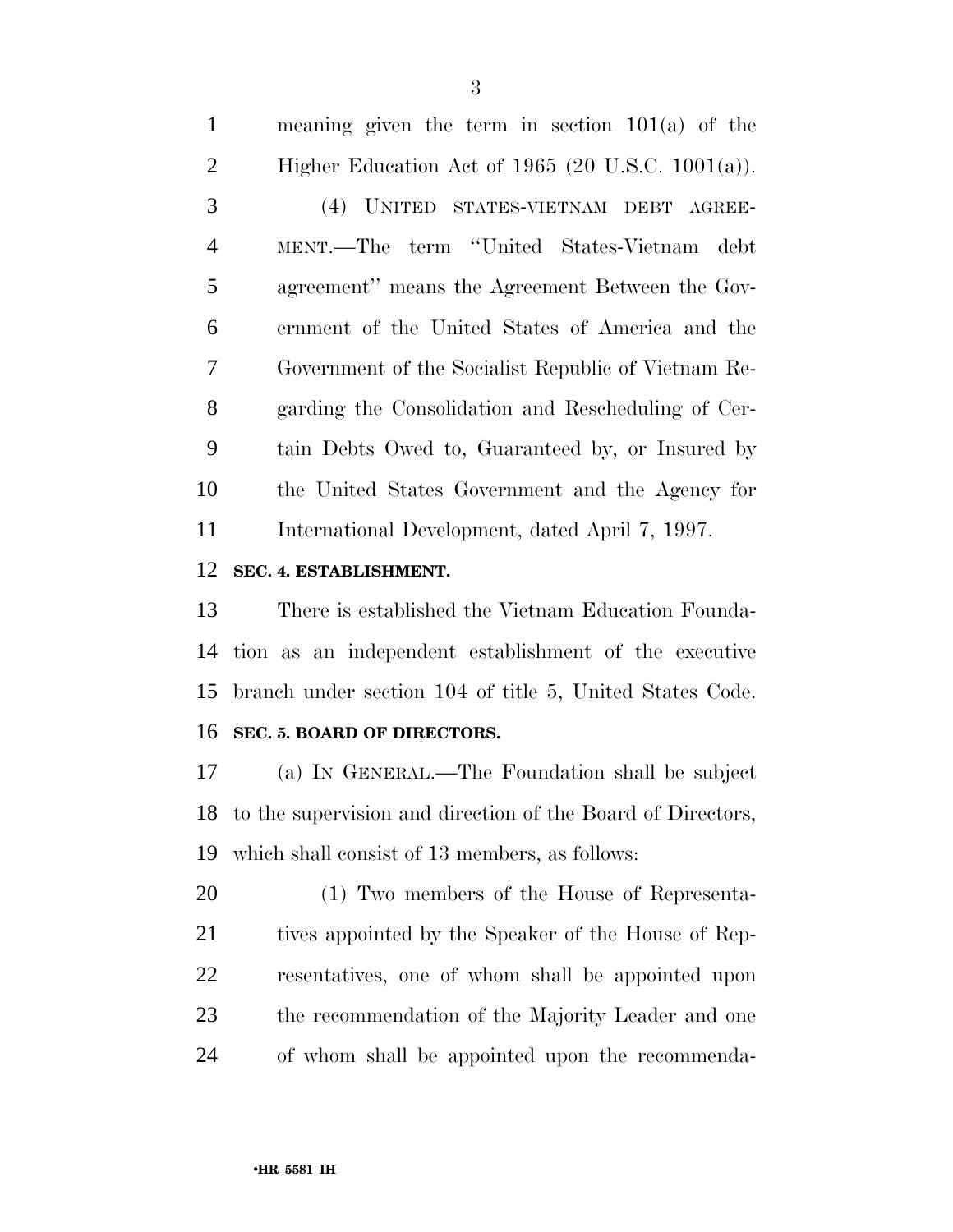| $\mathbf{1}$   | tion of the Minority Leader, and who shall serve as        |
|----------------|------------------------------------------------------------|
| $\overline{c}$ | ex officio, nonvoting members.                             |
| 3              | (2) Two members of the Senate, appointed by                |
| $\overline{4}$ | the President pro tempore, one of whom shall be ap-        |
| 5              | pointed upon the recommendation of the Majority            |
| 6              | Leader and one of whom shall be appointed upon             |
| 7              | the recommendation of the Minority Leader, and             |
| 8              | who shall serve as ex officio, nonvoting members.          |
| 9              | (3) Secretary of State.                                    |
| 10             | (4) Secretary of Education.                                |
| 11             | (5) Secretary of the Treasury.                             |
| 12             | (6) Six members to be appointed by the Presi-              |
| 13             | dent from among individuals in the nongovernmental         |
| 14             | sector who have academic excellence or experience in       |
| 15             | fields of concentration specified in section<br>the        |
| 16             | $2(1)(A)$ or a general knowledge of Vietnam, not less      |
| 17             | than three of whom shall be drawn from academic            |
| 18             | life.                                                      |
| 19             | (b) ROTATION OF MEMBERSHIP. $-(1)$ The term of             |
| <b>20</b>      | office of each member appointed under subsection $(a)(6)$  |
| 21             | shall be 3 years, except that of the members initially ap- |
| 22             | pointed under that subsection, two shall serve for terms   |
| 23             | of one year, two shall serve for terms of two years, and   |
| 24             | two shall serve for terms of three years.                  |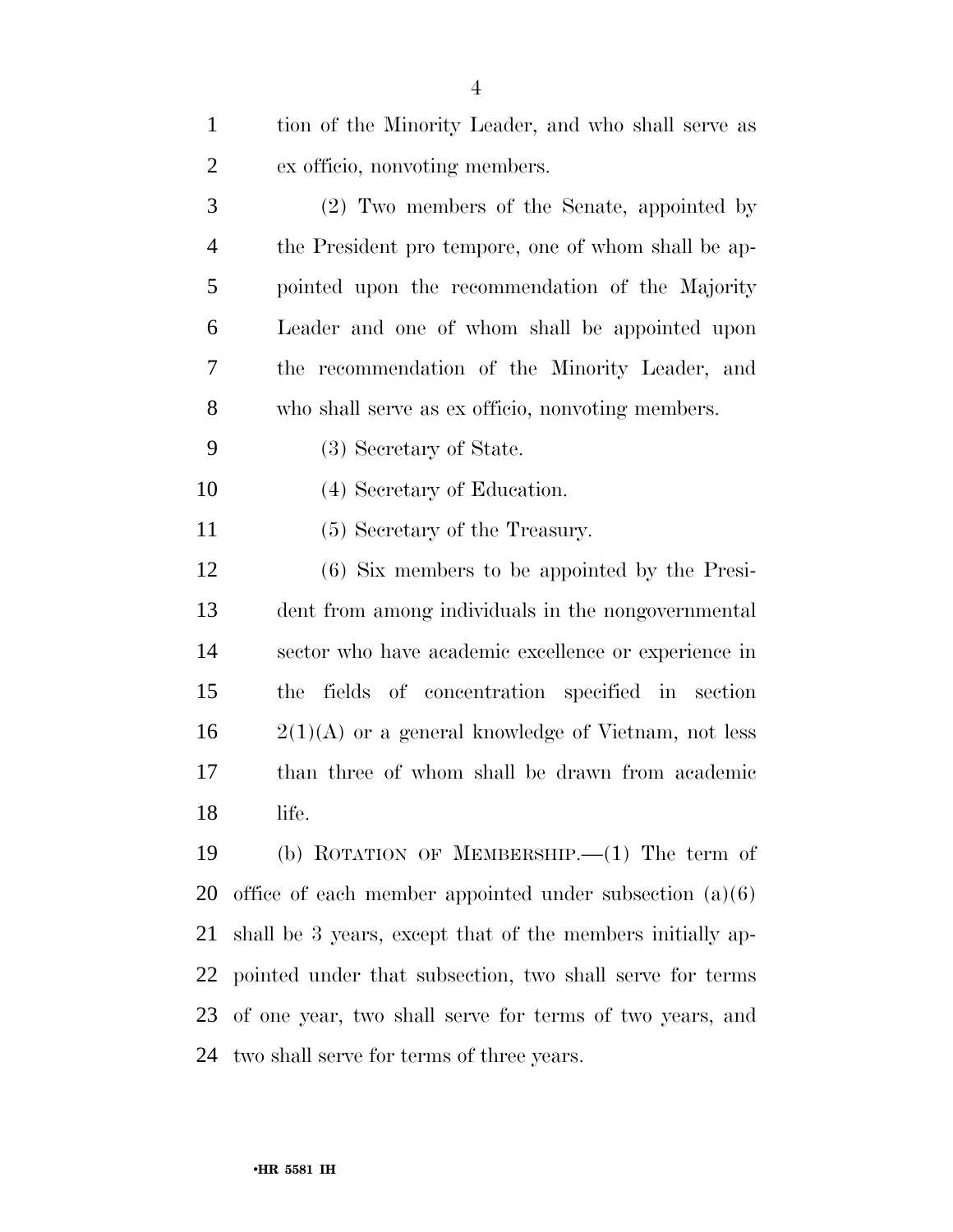(2) A member of Congress appointed under sub- section (a)(1) or (2) shall not serve as a member of the Board for more than a total of six years.

 (c) CHAIR.—The Board shall elect one of the mem-bers appointed under subsection (a)(6) to serve as Chair.

 (d) MEETINGS.—The Board shall meet upon the call of the Chair but not less frequently than twice each year. A majority of the voting members of the Board shall con-stitute a quorum.

(e) DUTIES.—The Board shall—

 (1) select the individuals who will be eligible to serve as Fellows; and

 (2) provide overall supervision and direction of the Foundation.

(f) COMPENSATION.—

 (1) IN GENERAL.—Except as provided in para- graph (2), each member of the Board shall serve without compensation, and members who are officers or employees of the United States shall serve with- out compensation in addition to that received for their services as officers or employees of the United States.

 (2) TRAVEL EXPENSES.—The members of the Board shall be allowed travel expenses, including per diem in lieu of subsistence, at rates authorized for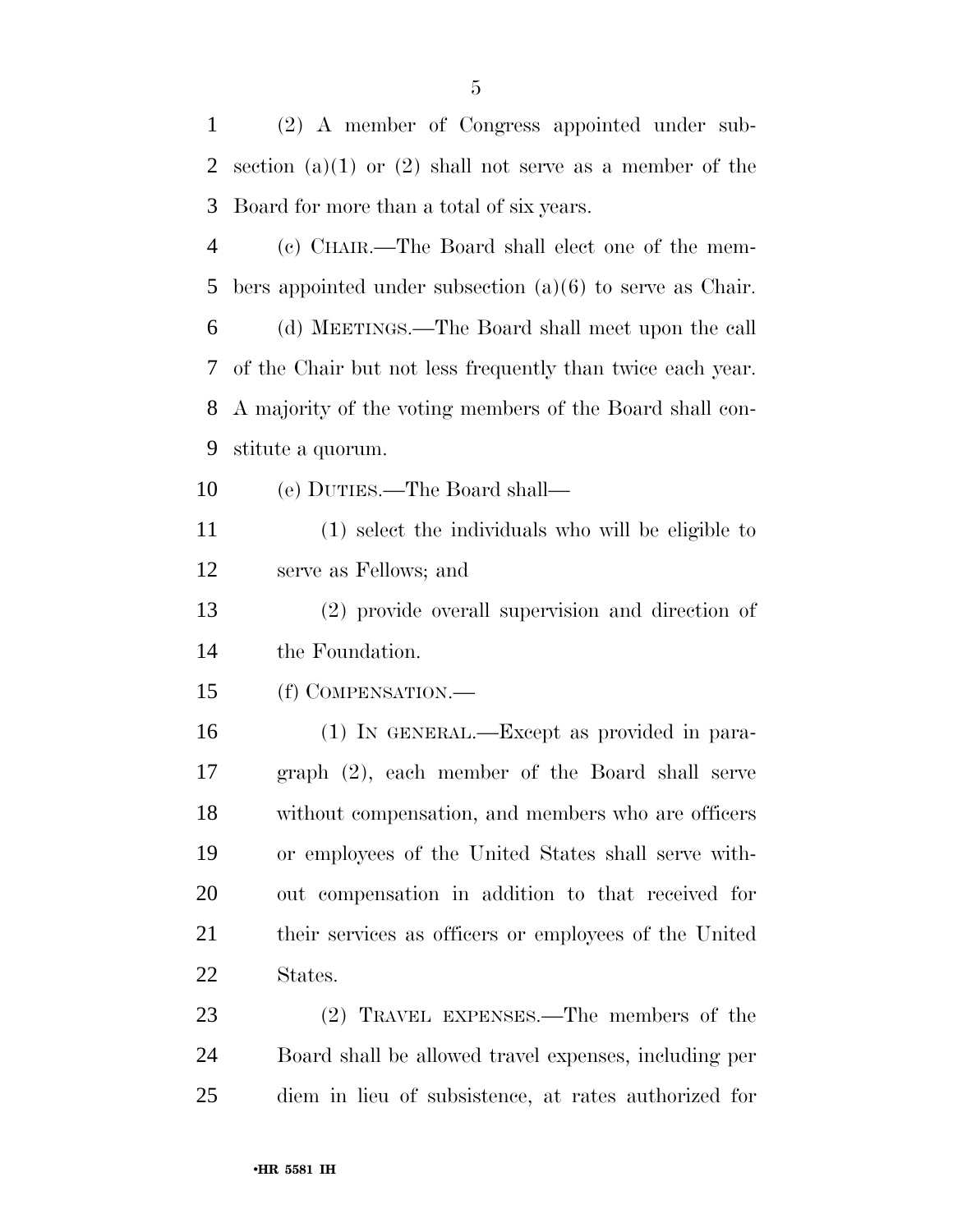| $\mathbf{1}$   | employees of agencies under subchapter I of chapter   |
|----------------|-------------------------------------------------------|
| $\overline{c}$ | 57 of title 5, United States Code, while away from    |
| 3              | their homes or regular places of business in the per- |
| 4              | formance of service for the Board.                    |
| 5              | SEC. 6. FELLOWSHIP PROGRAM.                           |
| 6              | (a) AWARD OF FELLOWSHIPS.                             |
| 7              | $(1)$ In GENERAL.—To carry out the purposes of        |
| 8              | this Act, the Foundation shall award fellowships      |
| 9              | $to-$                                                 |
| 10             | (A) Vietnamese nationals to study at insti-           |
| 11             | tutions of higher education in the United States      |
| 12             | at graduate and post-graduate levels in the fol-      |
| 13             | lowing fields: physical sciences, natural sciences,   |
| 14             | mathematics, environmental sciences, medicine,        |
| 15             | technology, and computer sciences; and                |
| 16             | (B) United States citizens to teach in Viet-          |
| 17             | nam in appropriate Vietnamese institutions in         |
| 18             | the fields of study described in subparagraph         |
| 19             | (A).                                                  |
| 20             | (2) SPECIAL EMPHASIS ON SCIENTIFIC AND                |
| 21             | TECHNICAL VOCABULARY IN ENGLISH.—Fellowships          |
| 22             | awarded under paragraph (1) may include funding       |
| 23             | for the study of scientific and technical vocabulary  |
| 24             | in English.                                           |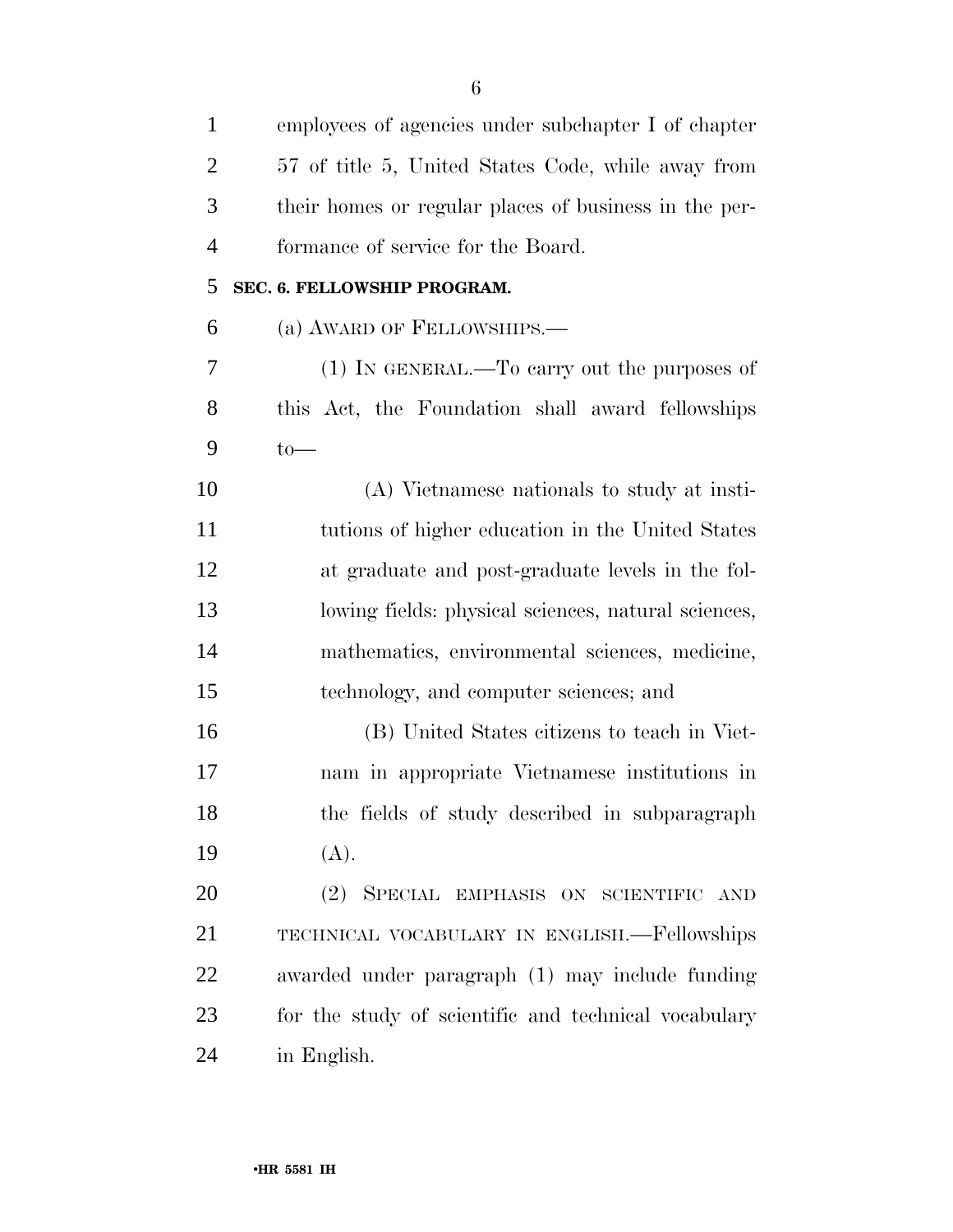(b) CRITERIA FOR SELECTION.—Fellowships under this Act shall be awarded to persons who meet the min- imum criteria established by the Foundation, including the following:

 (1) VIETNAMESE NATIONALS.—Vietnamese can- didates for fellowships shall have basic English pro- ficiency and must have the ability to meet the cri- teria for admission into graduate or post-graduate programs in United States institutions of higher learning.

 (2) UNITED STATES CITIZEN TEACHERS.— American teaching candidates shall be highly com- petent in their fields and be experienced and pro-ficient teachers.

 (c) IMPLEMENTATION.—The Foundation may pro- vide, directly or by contract, for the conduct of nationwide competition for the purpose of selecting recipients of fel-lowships awarded under this section.

 (d) AUTHORITY TO AWARD FELLOWSHIPS ON A MATCHING BASIS.—The Foundation may require, as a condition of the availability of funds for the award of a fellowship under this Act, that an institution of higher education make available funds for such fellowship on a matching basis.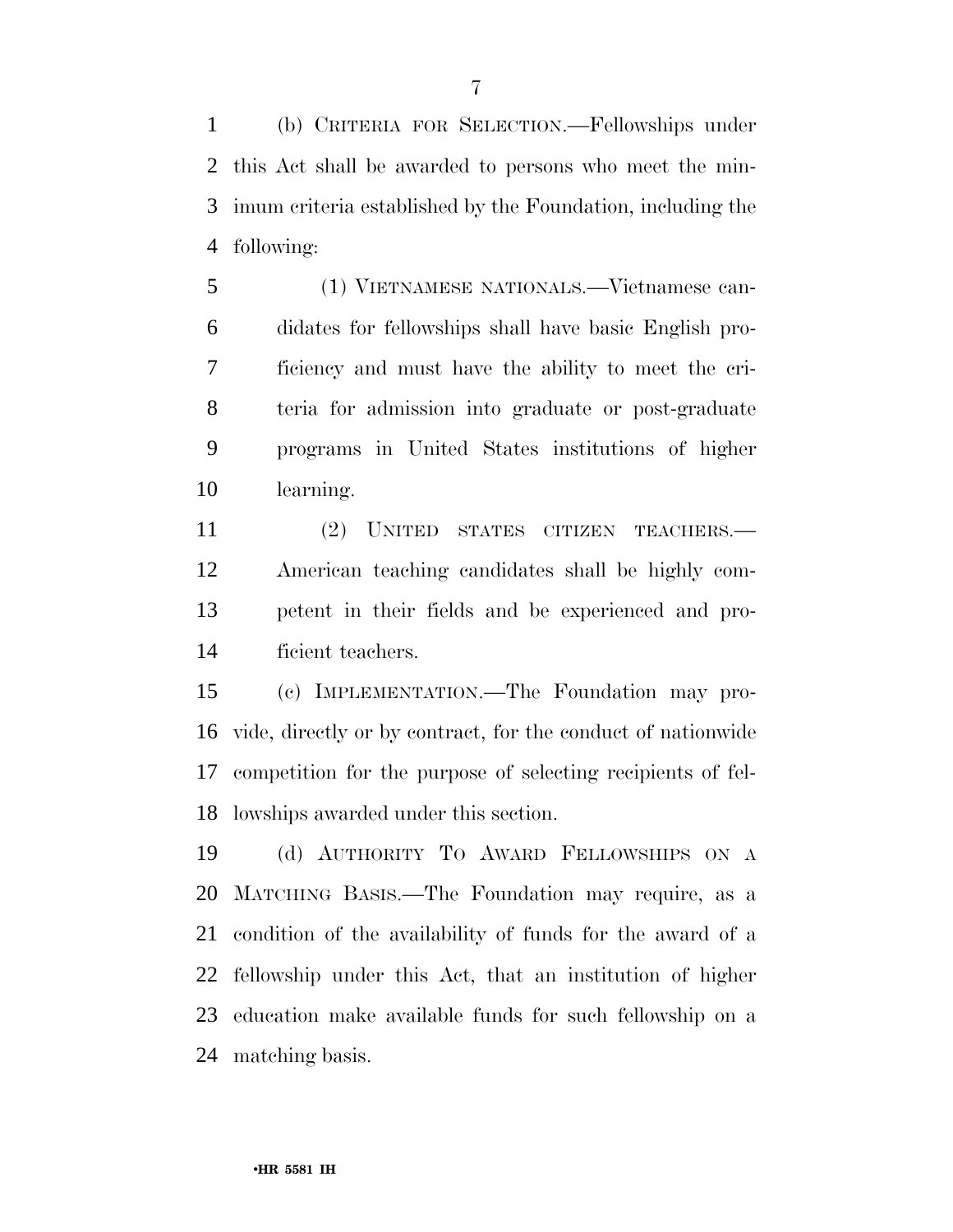(e) FELLOWSHIP CONDITIONS.—A person awarded a fellowship under this Act may receive payments authorized under this Act only during such periods as the Foundation finds that the person is maintaining satisfactory pro- ficiency and devoting full time to study or teaching, as appropriate, and is not engaging in gainful employment other than employment approved by the Foundation pur-suant to regulations of the Board.

- (f) FUNDING.—
- 10 (1) FISCAL YEAR 2001.—
- (A) AUTHORIZATION OF APPROPRIA- TIONS.—There are authorized to be appro- priated to the Foundation \$5,000,000 for fiscal year 2001 to carry out the activities of the Foundation.
- (B) AVAILABILITY OF FUNDS.—Amounts appropriated pursuant to subparagraph (A) are authorized to remain available until expended.
- (2) FISCAL YEAR 2002 AND SUBSEQUENT FIS- CAL YEARS.—Effective October 1, 2001, the Foun- dation shall utilize funds transferred to the Founda-22 tion under section 7.

#### **SEC. 7. VIETNAM DEBT REPAYMENT FUND.**

 (a) ESTABLISHMENT.—Notwithstanding any other provision of law, there is established in the Treasury a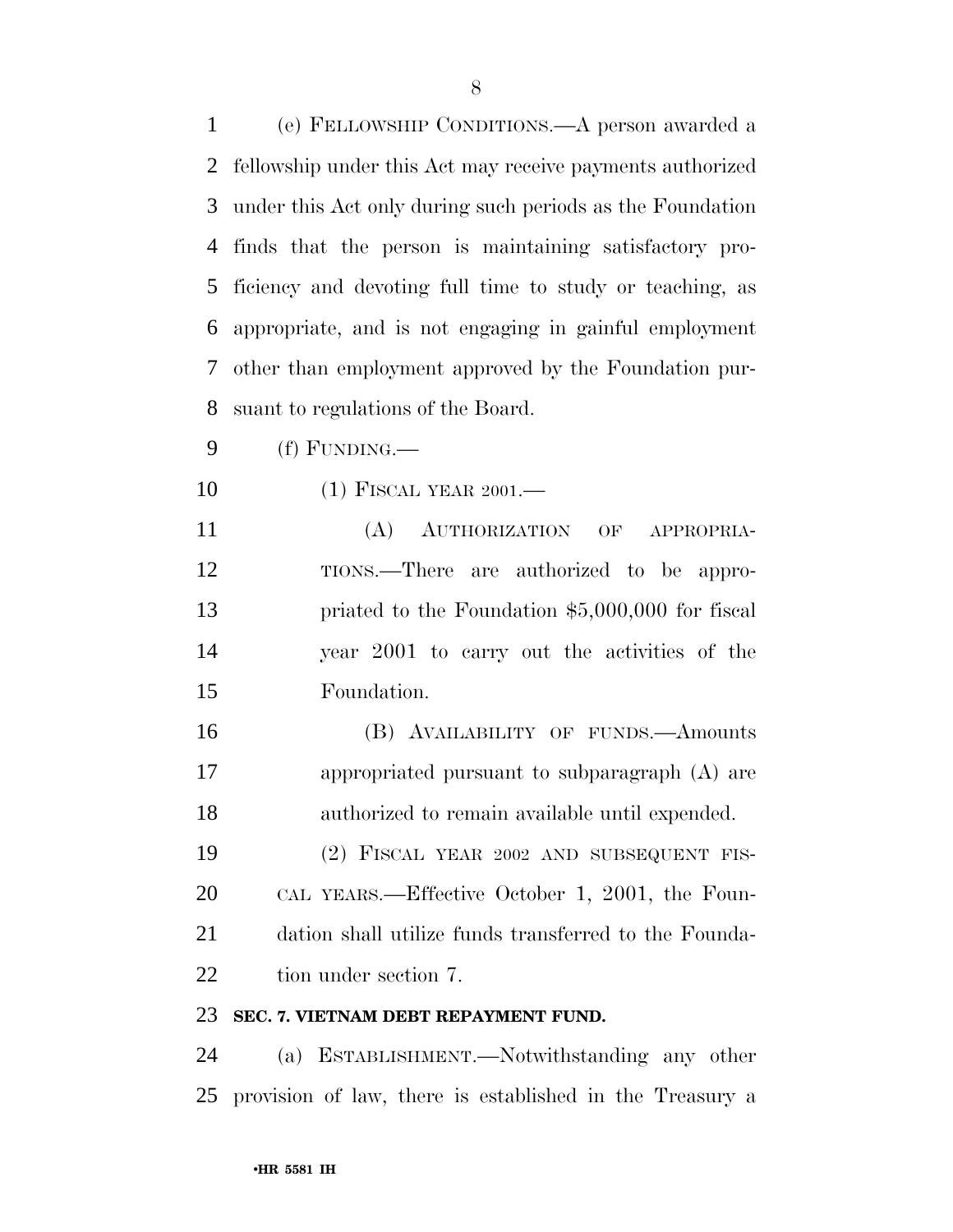separate account which shall be known as the Vietnam Debt Repayment Fund (in this subsection referred to as the ''Fund'').

 (b) DEPOSITS.—There shall be deposited as offset- ting receipts into the Fund all payments (including inter- est payments) made by the Socialist Republic of Vietnam under the United States-Vietnam debt agreement.

8 (c) AVAILABILITY OF THE FUNDS.—

 (1) FISCAL YEAR LIMITATION.—Beginning with fiscal year 2002, and each subsequent fiscal year 11 through fiscal year 2018, \$5,000,000 of the amounts deposited into the Fund (or accrued interest) each fiscal year shall be available to the Foundation, without fiscal year limitation, under paragraph (2).

 (2) DISBURSEMENT OF FUNDS.—The Secretary of the Treasury, at least on a quarterly basis, shall transfer to the Foundation amounts allotted to the Foundation under paragraph (1) for the purpose of carrying out its activities.

 (3) TRANSFER OF EXCESS FUNDS TO MIS- CELLANEOUS RECEIPTS.—Beginning with fiscal year 22 2002, and each subsequent fiscal year through fiscal year 2018, the Secretary of the Treasury shall with- draw from the Fund and deposit in the Treasury of the United States as miscellaneous receipts all mon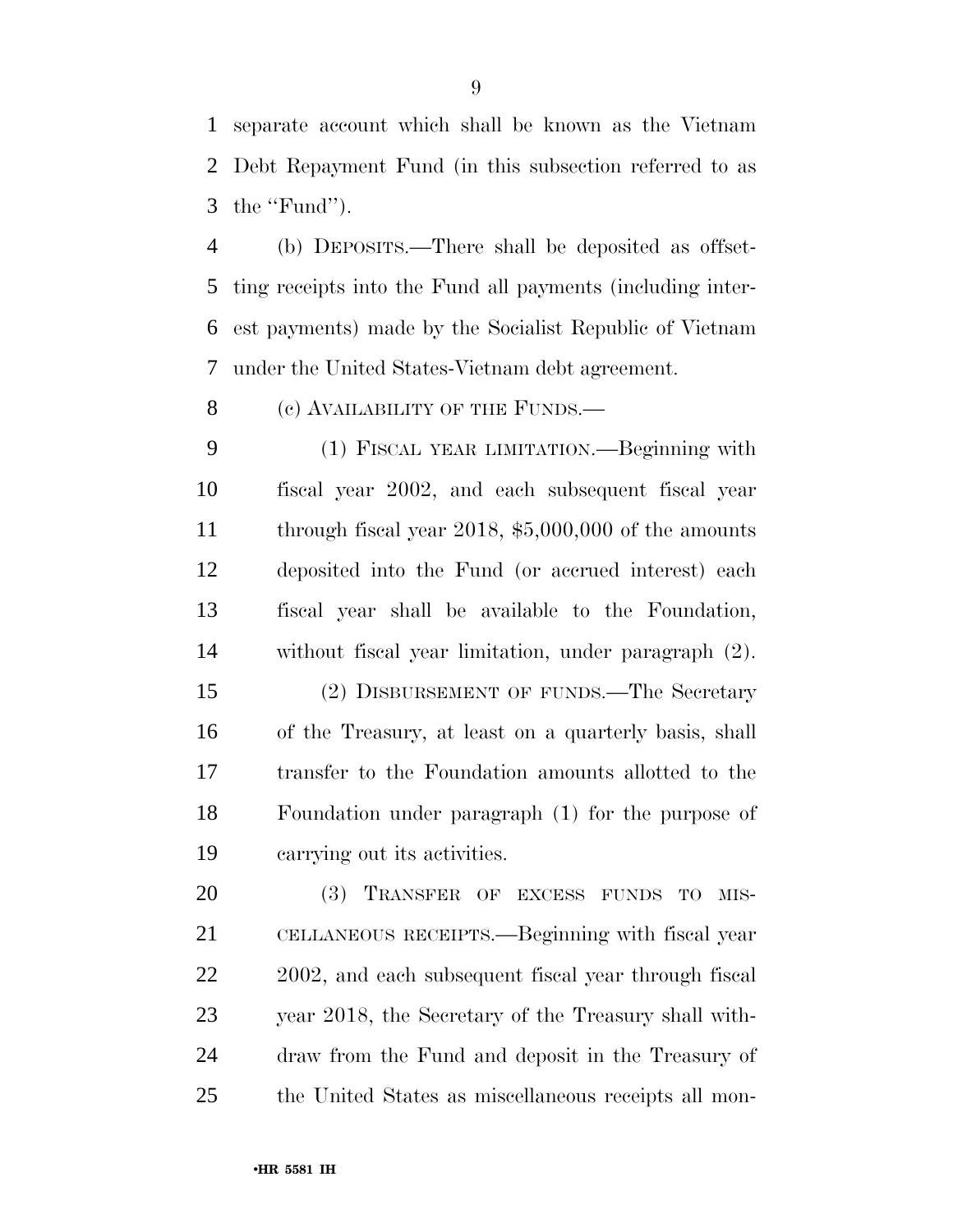eys in the Fund in excess of amounts made available 2 to the Foundation under paragraph  $(1)$ .

 (d) ANNUAL REPORT.—The Board shall prepare and submit annually to Congress statements of financial condi- tion of the Fund, including the beginning balance, re- ceipts, refunds to appropriations, transfers to the general fund, and the ending balance.

#### **SEC. 9. FOUNDATION PERSONNEL MATTERS.**

 (a) APPOINTMENT BY BOARD.—There shall be an Executive Secretary of the Foundation who shall be ap- pointed by the Board without regard to the provisions of title 5, United States Code, or any regulation thereunder, governing appointment in the competitive service. The Ex- ecutive Director shall be the Chief Executive Officer of the Foundation and shall carry out the functions of the Foundation subject to the supervision and direction of the Board. The Executive Director shall carry out such other functions consistent with the provisions of this Act as the Board shall prescribe. The decision to employ or terminate an Executive Director shall be made by an affirmative vote of at least 6 of the 9 voting members of the Board.

 (b) PROFESSIONAL STAFF.—The Executive Director shall hire Foundation staff on the basis of professional and nonpartisan qualifications.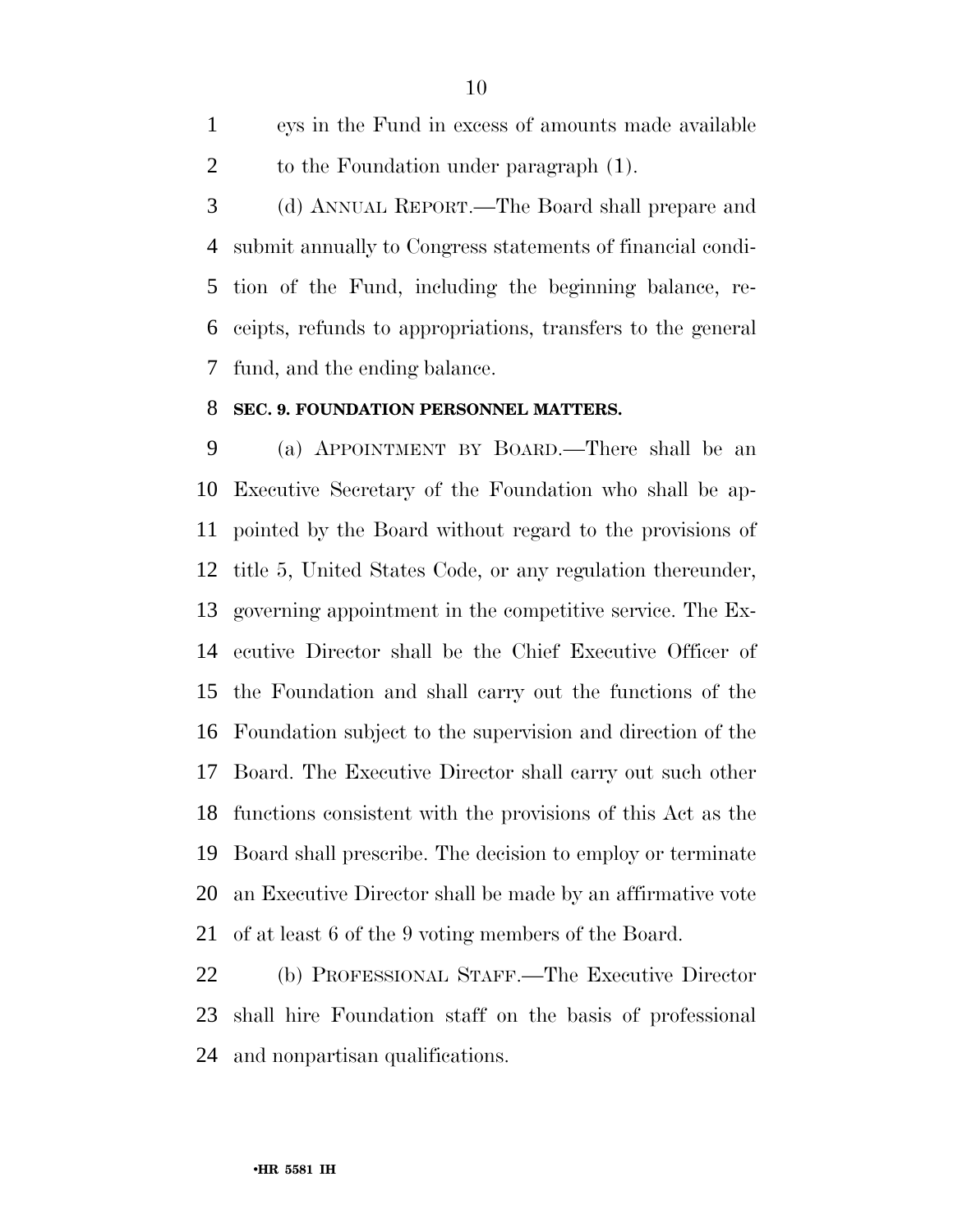(c) EXPERTS AND CONSULTANTS.—The Executive Director may procure temporary and intermittent services of experts and consultants as are necessary to the extent authorized by section 3109 of title 5, United States Code to carry out the purposes of the Foundation.

 (d) COMPENSATION.—The Board may fix the com- pensation of the Executive Director and other personnel without regard to the provisions of chapter 51 and sub- chapter III of chapter 53 of title V, United States Code, relating to classification of positions and General Schedule pay rates, except that the rate of pay for the Executive Director and other personnel may not exceed the rate pay- able for level V of the Executive Schedule under section 5316 of such title.

### **SEC. 9. ADMINISTRATIVE PROVISIONS.**

 (a) IN GENERAL.—In order to carry out this title, the Foundation may—

 (1) prescribe such regulations as it considers necessary governing the manner in which its func-20 tions shall be carried out;

 (2) receive money and other property donated, bequeathed, or devised, without condition or restric- tion other than it be used for the purposes of the Foundation, and to use, sell, or otherwise dispose of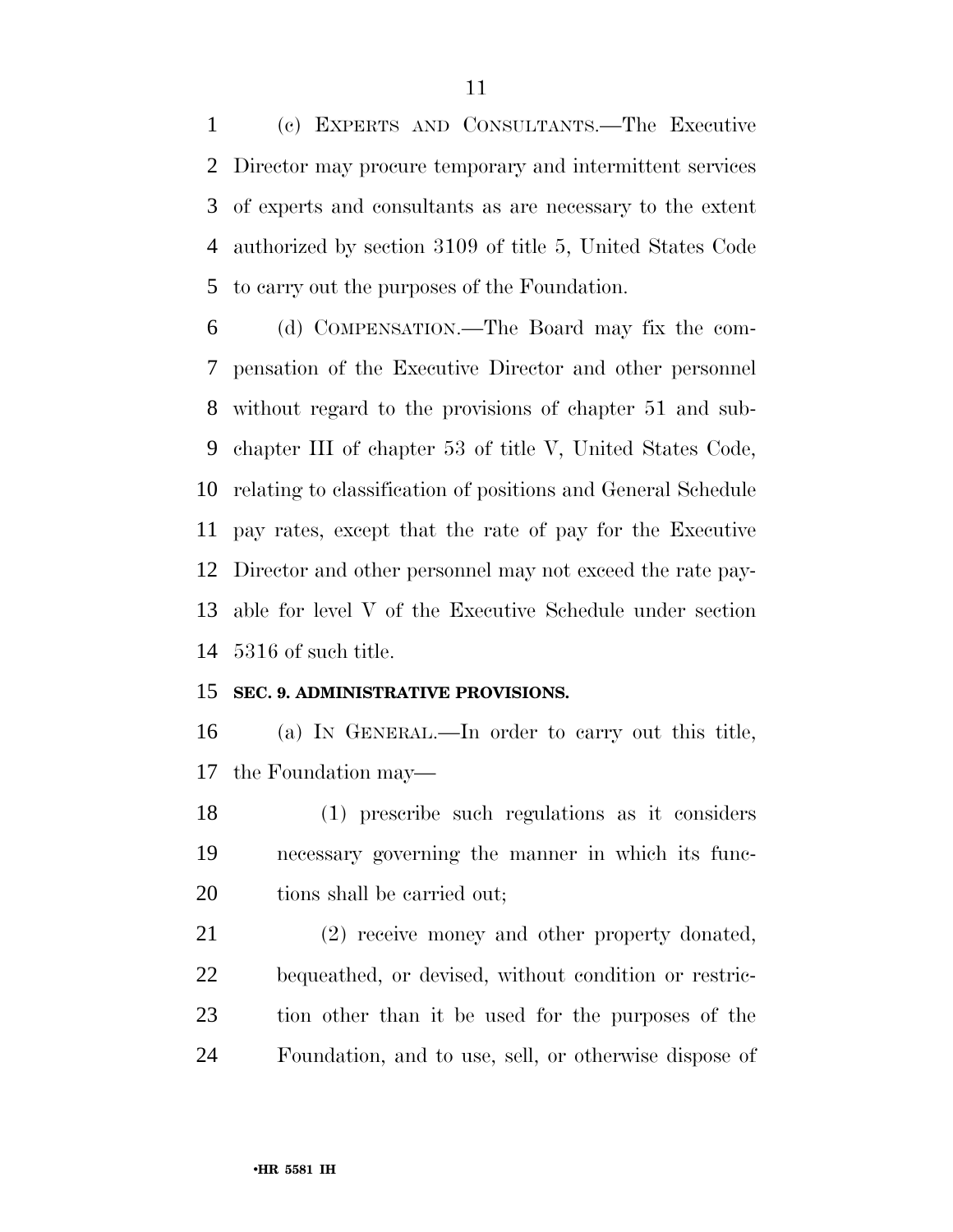such property for the purpose of carrying out its functions;

 (3) accept and use the services of voluntary and noncompensated personnel;

 (4) enter into contracts or other arrangements, or make grants, to carry out the provisions of this title, and enter into such contracts or other arrange- ments, or make such grants, with the concurrence of a majority of the members of the Board, without performance or other bonds and without regard to section 3709 of the Revised Statutes (41 U.S.C. 5); (5) rent office space in the District of Colum-bia; and

(6) make other necessary expenditures.

 (b) ANNUAL REPORT.—The Foundation shall submit to the President and to the Committee on Foreign Rela- tions of the Senate and the Committee on International Relations of the House of Representatives an annual re-port of its operations under this Act.

## **SEC. 10. TERMINATION.**

 (a) IN GENERAL.—The Foundation may not award any new fellowship, or extend any existing fellowship, after September 30, 2016.